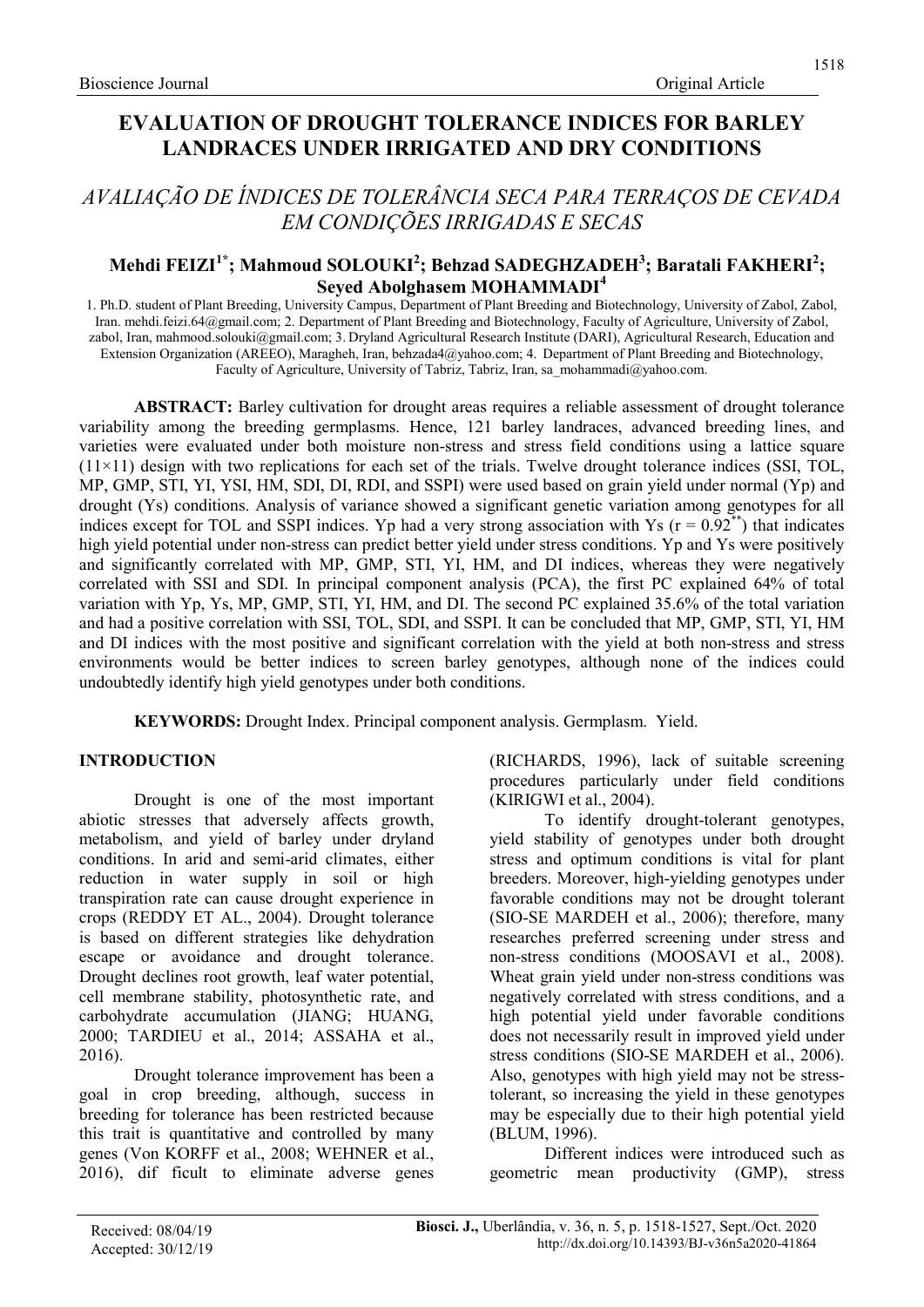susceptibility index (SSI), tolerance (TOL), mean productivity (MP), harmonic mean (HM), stress tolerance index (STI), yield index (YI), yield stability index (YSI), sensitivity drought index (SDI), drought response index (DSI), drought resistance index (DI), relative drought index (RDI), stress susceptibility percentage index (SSPI), and modified stress tolerance index (MSTI). These indices have been used to select stable genotypes according to their performance under stress and favorable conditions (ABEBE et al., 1998; MURSALOVA et al., 2015). A study on barley indicated that STI, MP, and GMP are the best criteria for screening high yielding genotypes under both stress and non-stress conditions (NAZARI; PAKNIYAT, 2010). However, screening of genotypes based on these criteria has generally been ineffective due to their higher relation with survival mechanisms in crops. Moreover, drought tolerance is connected with many other stress factors like salt, high temperature, senescence, development, cell circle, flowering, signal transduction, etc. In another word, drought stress is interconnected with almost all aspects of biology, and the recommendation of an appropriate index for its screening is really difficult and complex (MOOSAVI et al., 2008). So, none of the indices could effectively identify genotypes with high yield under both stress and non-stress conditions. The effectiveness of the indices in the screening depends on the stress severity (KUTLU; KINACI, 2010).

The relative yield performance of genotypes in stress and non-stress environments in small-size populations seems to be a common starting point in the identification of traits related to drought tolerance and the selection of genotypes in breeding for dry environments in so many studies. Because of the lack of enough genotypic variation in small-size populations, the effectiveness of these criteria in finding drought-tolerant genotypes are still controversial and questionable. In the same pattern, the selection in the current study was conducted under non-stress and stress conditions, but in a large population (121 very diverse barley population from all around the world) to empower the quality of the study. Hence, this study aimed to (i) compare and evaluate different yield-based drought-tolerance screening indices in a very large population, (ii) determine the efficiency of tolerance indices to classify barley genotypes, (iii) interpret interrelationships among the tolerance indices by biplot analysis.

#### MATERIAL AND METHODS

A set of 121 barley landraces, advanced breeding lines, and varieties was compiled from Seed and Plant Improvement Institute (SPII), Iran. The accessions were geographically originated from 12 countries (United Kingdom, Iran, Egypt, China, USA, India, Pakistan, Algeria, Ethiopia, Turkey, Spain, and Russia) (Table 1). To minimize the heterogeneity of landraces, the ear-to-row pure line selection method was applied at the Dryland Agricultural Research Institute (DARI). The genotypes were planted in two distinct water treatments (drought stress and non-stress) in the experimental field of DARI under lattice square  $(11\times11)$  design with two replications, in autumn 2014. The plants of drought stress treatment were subjected to moisture stress from the booting stage to maturity. Each plot consisted of 6 rows of 2 m long and 0.20 m apart. At harvest, the yield of  $1 \text{ m}^2$ was used to measure potential yield (Yp) and stress yield  $(Ys)$  (g m<sup>-2</sup>).

Drought tolerance indices were calculated for lines based on grain yield  $(g \text{ plot}^{-1})$  using the following relationships. Where Yp and Ys were the yield of each genotype under non-stress and stress conditions, respectively.  $\hat{Y}p$  and  $\hat{Y}s$  represent yield mean in non-stress and stress conditions for all genotypes, respectively.

| $SSI = [1-(Ys/Yp)]/[1-(\hat{Y}p/\hat{Y}s)]$ | (1)  |
|---------------------------------------------|------|
| $TOL = Yp - Ys$                             | (2)  |
| $MP = (Yp + Ys)/2$                          | (3)  |
| $GMP = (Yp \times Ys)^{1/2}$                | (4)  |
| $STI = (Yp \times Ys) / (\hat{Y}p)^2$       | (5)  |
| $YI = Ys/Ys$                                | (6)  |
| $YSI = Ys/Yp$                               | (7)  |
| $HM = 2(Yp \times Ys)/(Yp + Ys)$            | (8)  |
| $SDI = (Yp - Ys)/Yp$                        | (9)  |
| $DI = Ys \times [(Ys/Yp)/\hat{Y}s]$         | (10) |
| $RDI = (Ys/Yp)/(\hat{Y}s/\hat{Y}p)$         | (11) |
| $SSPI = [(Yp - Ys)/2\hat{Y}p] \times 100$   | (12) |

The data were tested for skewness, kurtosis, homogeneity of variance, and normality by GenStat 12.0 statistical software. Then, correlation analysis between grain yield and drought tolerance indices was performed to determine the best drought-tolerant indices. Principal component analysis (PCA) was performed based on the observations. The correlation analysis and principal component biplot analysis were performed in SPSS and GenStat software, respectively.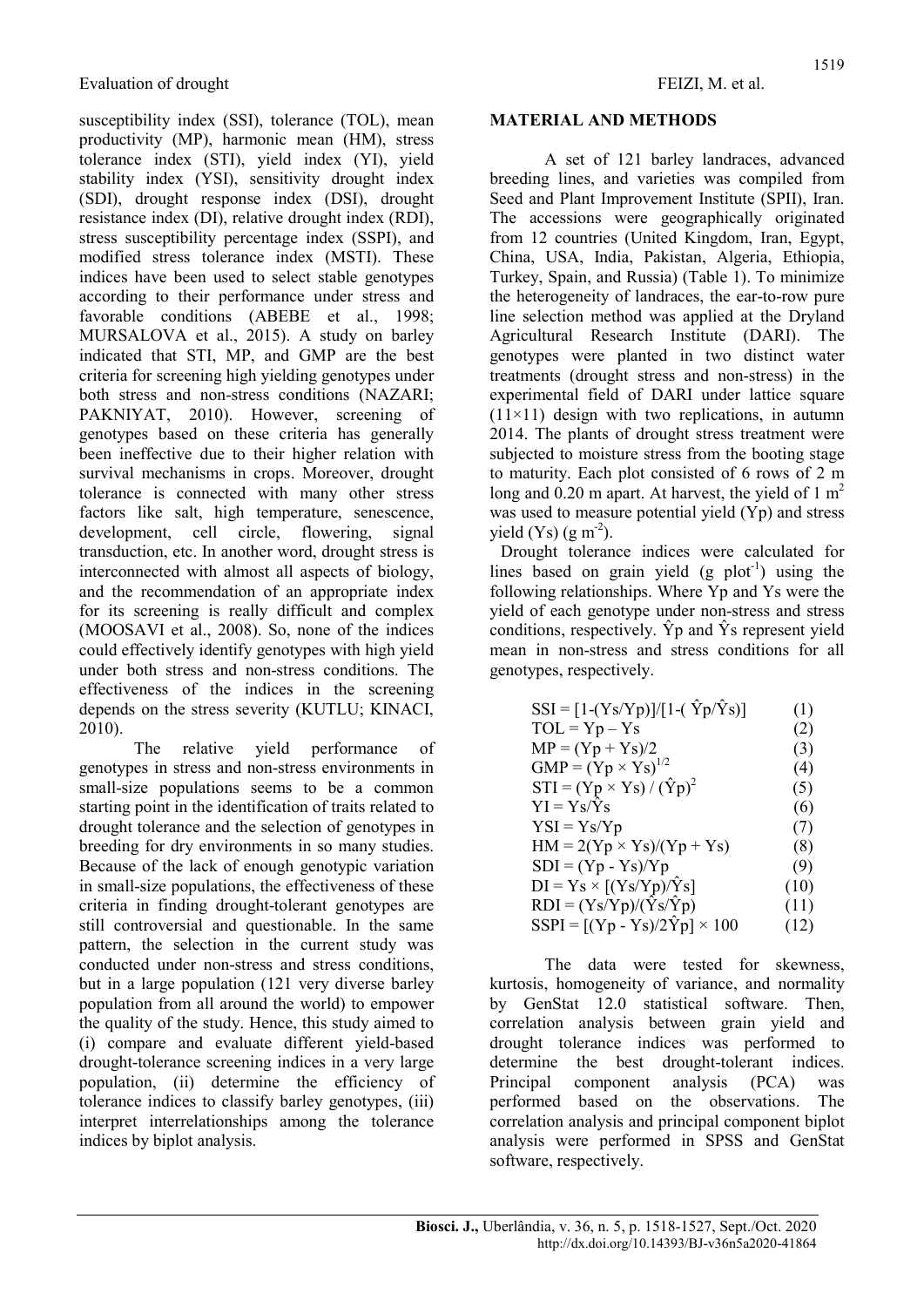Table 1. Distribution of 121 barley landraces, advanced breeding lines and varieties used in this study according to their origin.

| Gen.         | <b>GB</b><br>number<br>(KC) | Origin                    | Gen.   | GB<br>number<br>(KC) | Origin            | Gen.   | GB number (KC)              | Origin            |
|--------------|-----------------------------|---------------------------|--------|----------------------|-------------------|--------|-----------------------------|-------------------|
| $\mathbf{1}$ | 71411                       | UK                        | 42     | 72498                | <b>IRAN</b>       | 83     | 72726                       | <b>IRAN</b>       |
| 2            | 71411                       | UK                        | 43     | 72498                | <b>IRAN</b>       | 84     | 72372                       | <b>CHINA</b>      |
| 3            | 71426                       | <b>ALGERIA</b>            | 44     | 72500                | <b>IRAN</b>       | 85     | 72382                       | <b>CHINA</b>      |
| 4            | 71426                       | <b>ALGERIA</b>            | 45     | 72520                | <b>IRAN</b>       | 86     | 72472                       | <b>IRAN</b>       |
| 5            | 71482                       | <b>USA</b>                | 46     | 72522                | <b>IRAN</b>       | 87     | 72472                       | <b>IRAN</b>       |
| 6            | 71530                       | <b>RUSSIA</b>             | 47     | 72524                | <b>IRAN</b>       | $88\,$ | 72482                       | <b>IRAN</b>       |
| 7            | 71530                       | <b>RUSSIA</b>             | 48     | 72524                | <b>IRAN</b>       | 89     | 72553                       | <b>AZERBAIJAN</b> |
| $\,$ $\,$    | 71538                       | <b>SPAIN</b>              | 49     | 72524                | <b>IRAN</b>       | 90     | 72588                       | <b>IRAN</b>       |
| 9            | 71538                       | <b>SPAIN</b>              | 50     | 72545                | <b>IRAN</b>       | 91     | 72646                       | <b>IRAN</b>       |
| 10           | 71557                       | <b>EGYPT</b>              | 51     | 72546                | <b>IRAN</b>       | 92     | 72646                       | <b>IRAN</b>       |
| 11           | 71576                       | <b>EGYPT</b>              | 52     | 72550                | <b>USA</b>        | 93     | 72680                       | <b>IRAN</b>       |
| 12           | 71608                       | <b>EGYPT</b>              | 53     | 72557                | <b>AZERBAIJAN</b> | 94     | 72680                       | <b>IRAN</b>       |
| 13           | 71657                       | <b>EGYPT</b>              | 54     | 72557                | <b>AZERBAIJAN</b> | 95     | 72686                       | <b>IRAN</b>       |
| 14           | 71663                       | <b>INDIA</b>              | 55     | 72562                | <b>IRAN</b>       | 96     | 72704                       | <b>IRAN</b>       |
| 15           | 71704                       | ΕΤΗΙΟΡΙΑ                  | 56     | 72565                | <b>IRAN</b>       | 97     | 72744                       | <b>IRAN</b>       |
| 16           | 71850                       | <b>RUSSIA</b>             | 57     | 72566                | <b>IRAN</b>       | 98     | 72747                       | <b>IRAN</b>       |
| 17           | 71938                       | <b>PAKISTAN</b>           | 58     | 72566                | <b>IRAN</b>       | 99     | CWB117-77-9-<br>7/3/TOKA    | <b>UNKNOWN</b>    |
| 18           | 71938                       | <b>PAKISTAN</b>           | 59     | 72566                | <b>IRAN</b>       | 100    | Tokak/Demir-2               | <b>UNKNOWN</b>    |
| 19           | 72113                       | <b>CHINA</b>              | 60     | 72568                | <b>IRAN</b>       | 101    | Zarjau/80-<br>5151//DZ-40-  | <b>UNKNOWN</b>    |
| $20\,$       | 72295                       | <b>CHINA</b>              | 61     | 72581                | <b>IRAN</b>       | 102    | AZE-Lerik-ICB-<br>123363/   | <b>UNKNOWN</b>    |
| 21           | 72295                       | <b>CHINA</b>              | 62     | 72584                | <b>IRAN</b>       | 103    | CWB117-5-9-<br>$5$ //CWB1   | <b>UNKNOWN</b>    |
| $22\,$       | 72295                       | <b>CHINA</b>              | 63     | 72587                | <b>IRAN</b>       | 104    | Ste/Antares//YE<br>A762-    | <b>UNKNOWN</b>    |
| 23           | 72322                       | <b>CHINA</b>              | 64     | 72602                | <b>IRAN</b>       | 105    | Alpha/Gumhuri<br>yet//Sonja | <b>UNKNOWN</b>    |
| 24           | 72322                       | <b>CHINA</b>              | 65     | 72611                | <b>IRAN</b>       | 106    | Makoee                      | <b>IRAN</b>       |
| 25           | 72322                       | <b>CHINA</b>              | 66     | 72646                | <b>IRAN</b>       | 107    | Sahand                      | <b>IRAN</b>       |
| 26           | 72322                       | <b>CHINA</b>              | 67     | 72647                | <b>IRAN</b>       | 108    | Abidar                      | <b>IRAN</b>       |
| $27\,$       | 72368                       | <b>CHINA</b>              | 68     | 72649                | <b>IRAN</b>       | 109    | Dayton/Ranney               | <b>ICARDA</b>     |
| $28\,$       | 72368                       | <b>CHINA</b>              | 69     | 72650                | <b>IRAN</b>       | 110    | Yea/168                     | <b>ICARDA</b>     |
| 29           | 72368                       | <b>CHINA</b>              | 70     | 72653                | <b>IRAN</b>       | 111    | Denmark                     | <b>ICARDA</b>     |
| 30           | 72368                       | <b>CHINA</b>              | 71     | 72655                | <b>IRAN</b>       | 112    | Obruk-86                    | <b>TURKEY</b>     |
| 31           | 72406                       | <b>CHINA</b>              | $72\,$ | 72664                | <b>IRAN</b>       | 113    | <b>UNKNOWN</b>              | <b>UNKNOWN</b>    |
| 32           | 72406                       | <b>CHINA</b>              | 73     | 72665                | <b>IRAN</b>       | 114    | Bulbul                      | <b>TURKEY</b>     |
| 33           | 72439                       | <b>CHINA</b>              | 74     | 72666                | <b>IRAN</b>       | 115    | Dicktoo                     | <b>RUSSIA</b>     |
| 34           | 72439                       | <b>CHINA</b>              | 75     | 72668                | <b>IRAN</b>       | 116    | Radical                     | <b>RUSSIA</b>     |
| 35           | 72439                       | <b>CHINA</b>              | 76     | 72672                | <b>IRAN</b>       | 117    | Dobrynya                    | <b>RUSSIA</b>     |
| 36           | 72466                       | IRAN-<br><b>MIYANDOAB</b> | 77     | 72673                | <b>IRAN</b>       | 118    | <b>UNKNOWN</b>              | <b>UNKNOWN</b>    |
| 37           | 72472                       | <b>IRAN</b>               | 78     | 72674                | <b>IRAN</b>       | 119    | <b>UNKNOWN</b>              | <b>UNKNOWN</b>    |
| 38           | 72480                       | IRAN-Karand               | 79     | 72675                | <b>IRAN</b>       | 120    | ChiC/An57//Alb<br>ert       | <b>UNKNOWN</b>    |
| 39           | 72480                       | <b>IRAN</b>               | 80     | 72684                | <b>IRAN</b>       | 121    | Pamir-65/Pamir-<br>15       | <b>UNKNOWN</b>    |
| $40\,$       | 72488                       | <b>IRAN</b>               | 81     | 72689                | <b>IRAN</b>       |        |                             |                   |
| 41           | 72494                       | IRAN-Gazvin               | 82     | 72703                | <b>IRAN</b>       |        |                             |                   |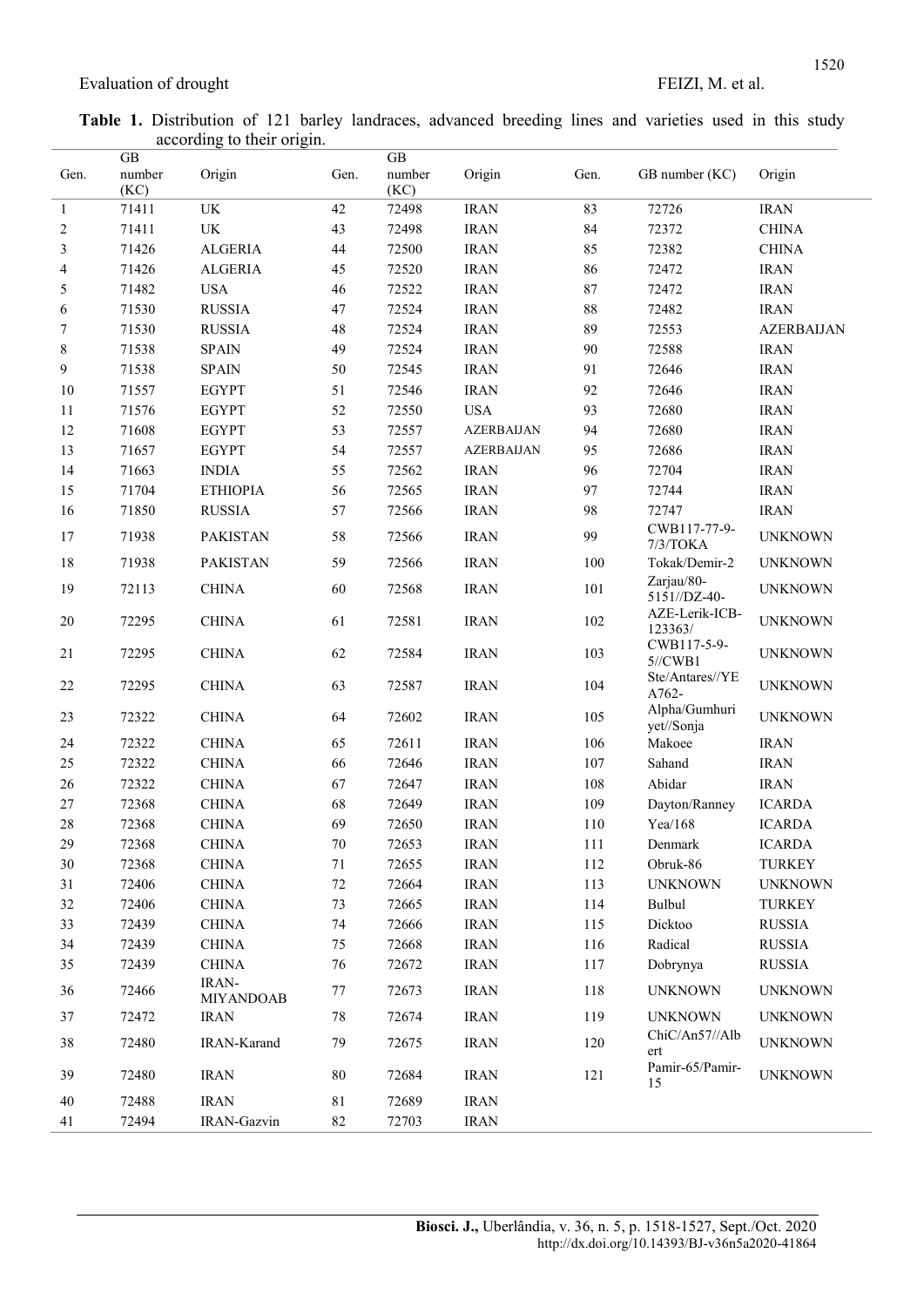#### RESULTS AND DISCUSSIONS

Based on analysis of variance, there were highly significant differences for yield on nonstress (Yp) and drought stress (Ys) conditions as well as for all drought tolerance indices, but tolerance (TOL) and stress susceptibility percentage indices (SSPI) (Table 2), which indicated that genotypes were differing for genes controlling yield and drought tolerance indices

( GHOLIPOURI et al., 2009; YAGDI; SOZEN, 2009; ANWAR et al., 2011). Genotypic coefficient of variability (GCV%), phenotypic coefficient of variation (PCV%), and broad-sense heritability  $(h^2)$ were high for Yp, Ys, and all the indices but yield stability index (YSI) and relative drought index (RDI). Hence, a great improvement in these indices can be possible through screening under drought stress conditions (SABA et al., 2010; ANWAR et al., 2011).

Table 2. Mean square, genotypic coefficient of variation (GCV%), phenotypic coefficient of variation  $(PCV%)$ , heritability in a broad sense  $(h^2, in \%)$  of Yp, Ys, and drought tolerance indices.

|                                                                          | Mean Square            |                     | <b>CV</b> |         |      |                |  |
|--------------------------------------------------------------------------|------------------------|---------------------|-----------|---------|------|----------------|--|
| Trait                                                                    | Genotype<br>$(df=120)$ | Error<br>$(df=120)$ | $(\%)$    | $GCV\%$ | PCV% | h <sup>2</sup> |  |
| Grain yield (g plot <sup>-1</sup> ) under favorable<br>conditions $(Yp)$ | 16904**                | 3448                | 12        | 17      | 19   | 80             |  |
| Grain yield (g plot <sup>-1</sup> ) under drought<br>conditions (Ys)     | 15099**                | 2407                | 12        | 20      | 21   | 84             |  |
| Stress susceptibility index (SSI)                                        | $0.5604*$              | 0.3944              | 50        | 22      | 41   | 30             |  |
| Tolerance (TOL)                                                          | $2535^{ns}$            | 2173                | 58        | 17      | 44   | 14             |  |
| Mean productivity (MP)                                                   | 15368**                | 2385                | 11        | 18      | 20   | 84             |  |
| Geometric mean productivity (GMP)                                        | $15421**$              | 2372                | 11        | 18      | 20   | 85             |  |
| Stress tolerance index (STI)                                             | $0.208**$              | 0.038               | 22        | 33      | 37   | 82             |  |
| Yield index (YI)                                                         | $0.085**$              | 0.014               | 12        | 19      | 21   | 84             |  |
| Yield stability index (YSI)                                              | $0.01*$                | 0.007               | 10        | 5       | 8    | 30             |  |
| Harmonic mean (HM)                                                       | 15487**                | 2375                | 11        | 18      | 20   | 85             |  |
| Sensitivity drought index (SDI)                                          | $0.01*$                | 0.007               | 50        | 22      | 41   | 30             |  |
| Drought resistance index (DI)                                            | $0.089**$              | 0.021               | 18        | 23      | 26   | 76             |  |
| Relative drought index (RDI)                                             | $0.013*$               | 0.009               | 10        | 5       | 8    | 30             |  |
| Stress susceptibility percentage index<br>(SSPI)                         | 26.9 <sup>ns</sup>     | 23.1                | 58        | 17      | 44   | 14             |  |

\* and \*\* Significant respectively at  $p \le 0.05$  and  $p \le 0.01$ ; ns - not significant.

There was a great variation among 121 barley genotypes for the calculated drought tolerance indices based on grain yield under drought stress and non-stress conditions, indicating the presence of high genetic variability among the genotypes (Table 3). The average grain yield under non-stress and stress conditions were 489 and 408 g plot<sup>-1</sup>, respectively, with a decrease of  $17\%$ . Line 107 had the highest grain yield under both conditions. This line had lower than all genotypes average SSI (0.76), TOL (65), SDI (0.1), SSPI (7); had higher than average YSI (0.9); and had maximum MP (628), GMP (627), STI (1.66), YI (1.41), HM (626), DI (1.27) and RDI (1.04). According to SSI, line 107 was considered as genotypes with low drought susceptibility and high yield stability under both stress and non-stress conditions. Moreover, the maximum STI amount of this line proves the power of the STI index in identifying tolerant genotypes that produce high yield under both conditions (FERNANDEZ, 1992). The lower value of TOL means minor yield reduction under stress conditions and lower the drought sensitivity. The genotypes' ranking for MP, GMP, and HM indices were almost identical (Table 3), which suggested that these three indices were equal for screening genotypes (RICHARDS, 1996; ANWAR et al., 2011). These indices have been compared by different researchers (FERNANDEZ, 1992; RICHARDS, 1996) and their genetic parameters have also been studied (DARVISHZADEH et al., 2011).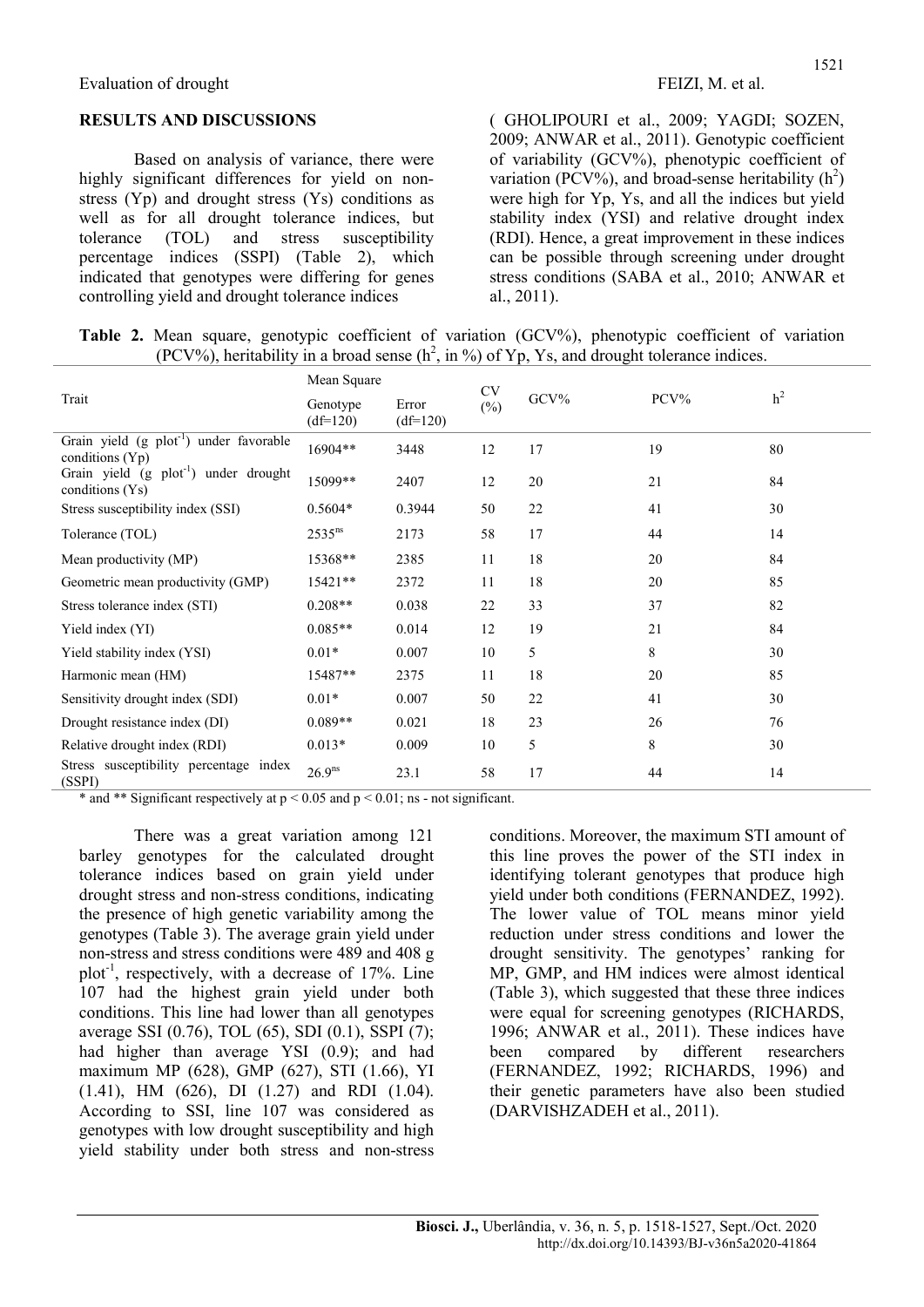Table 3. Descriptive statistics of drought indices in 121 barley genotypes.

| Drought index                                                         | Minimum        | Maximum | Mean | Standard<br>deviation |
|-----------------------------------------------------------------------|----------------|---------|------|-----------------------|
| Grain yield $(g \text{ plot}^{-1})$ under favorable conditions $(Yp)$ | 215            | 660     | 489  | 92                    |
| Grain yield $(g \text{ plot}^{-1})$ under drought conditions $(Ys)$   | 160            | 595     | 408  | 87                    |
| Stress susceptibility index (SSI)                                     | 0.31           | 2.37    | 1.26 | 0.54                  |
| Tolerance (TOL)                                                       | 15             | 180     | 81   | 36                    |
| Mean productivity (MP)                                                | 188            | 628     | 449  | 88                    |
| Geometric mean productivity (GMP)                                     | 186            | 627     | 446  | 88                    |
| Stress tolerance index (STI)                                          | 0.15           | 1.66    | 0.88 | 0.32                  |
| Yield index (YI)                                                      | 0.38           | 1.41    | 0.97 | 0.21                  |
| Yield stability index (YSI)                                           | 0.69           | 0.96    | 0.84 | 0.07                  |
| Harmonic mean (HM)                                                    | 184            | 626     | 444  | 88                    |
| Sensitivity drought index (SDI)                                       | 0.04           | 0.31    | 0.17 | 0.07                  |
| Drought resistance index (DI)                                         | 0.28           | 1.27    | 0.82 | 0.21                  |
| Relative drought index (RDI)                                          | 0.80           | 1.10    | 0.96 | 0.08                  |
| Stress susceptibility percentage index (SSPI)                         | $\overline{2}$ | 19      | 8.3  | $\overline{4}$        |

Based on the genotypic correlation coefficient between Yp, Ys, and other drought indices (Table 4), Yp had a very strong association with  $Y_s$  ( $r=0.92**$ ) that indicates high yield potential under non-stress can predict better yield under stress conditions (Figure 1). Therefore, indirect screening under stress environment would be effective based on the performance of irrigated conditions (ALI; EL-SADEK, 2016). However, this result was not in agreement with Anwar et al. (2011) and Gholipouri et al. (2009). Yp and Ys were positively and significantly correlated with

MP, GMP, STI, YI, HM, and DI indices, whereas they were negatively correlated with SSI and SDI. These results were consistent with the findings of Ali and El-Sadek (2016) in wheat, Golabadi et al. (2006) in durum wheat, Farshadfar, and Sutka (2002) in maize and Zare (2012) in barley. Highly positively correlated indices with both the Ys and Yp would be the most suitable indices in screening stress-tolerant genotypes (Farshadfar; Javadinia, 2011).

Table 4. Genotypic correlation of yield under non-stress condition (Yp), yield under drought stress (Ys), and drought tolerance indices in 121 barley genotypes.

| Index       | Yp                                                                            | Ys         | SSI        | TOL                  | MP                            | ${\rm GMP}$ | STI        | YI                        | YSI        | HM         | SDI        | DI         | <b>RDI</b> |
|-------------|-------------------------------------------------------------------------------|------------|------------|----------------------|-------------------------------|-------------|------------|---------------------------|------------|------------|------------|------------|------------|
| Ys          | $0.92***$                                                                     |            |            |                      |                               |             |            |                           |            |            |            |            |            |
| SSI         | $-0.14$                                                                       | $-0.51$ ** |            |                      |                               |             |            |                           |            |            |            |            |            |
| TOL         | $0.33***$                                                                     | $-0.06$    | $0.88***$  |                      |                               |             |            |                           |            |            |            |            |            |
| MP          | $0.98***$                                                                     | $0.98***$  | $-0.32$ ** | 0.15                 |                               |             |            |                           |            |            |            |            |            |
| <b>GMP</b>  | $0.98***$                                                                     | $0.98***$  | $-0.34***$ | 0.13                 | $0.99***$                     |             |            |                           |            |            |            |            |            |
| STI         | $0.96***$                                                                     | $0.98***$  | $-0.34***$ | 0.11                 | $0.99***$                     | $0.99***$   |            |                           |            |            |            |            |            |
| YI          | $0.92***$                                                                     | $0.99***$  | $-0.50$ ** | $-0.06$              | $0.98***$                     | $0.98***$   | $0.98***$  |                           |            |            |            |            |            |
| YSI         | 0.14                                                                          | $0.50***$  | $-0.99***$ | $-0.88$ **           | $0.32***$                     | $0.34***$   | $0.34***$  | $0.50***$                 |            |            |            |            |            |
| HM          | $0.97***$                                                                     | $0.99***$  | $-0.36$ ** | 0.11                 | $0.99***$                     | $0.99***$   | $0.99***$  | $0.99***$                 | $0.36***$  |            |            |            |            |
| SDI         | $-0.14$                                                                       | $-0.50$ ** | $0.99***$  | $0.88***$            | $-0.32$ **                    | $-0.34***$  | $-0.34$ ** | $-0.50$ **                | $-0.99***$ | $-0.36$ ** |            |            |            |
| DI          | $0.78***$                                                                     | $0.96***$  | $-0.72$ ** | $-0.33***$           | $0.89***$                     | $0.90***$   | $0.89***$  | $0.96***$                 | $0.72***$  | $0.90***$  | $-0.72$ ** |            |            |
| <b>RDI</b>  | 0.14                                                                          | $0.51***$  | $-0.99***$ | $-0.87***$           | $0.32***$                     | $0.34***$   | $0.34***$  | $0.51***$                 | $0.99***$  | $0.36***$  | $-0.99***$ | $0.72$ **  |            |
| <b>SSPI</b> | $0.33***$                                                                     | $-0.06$    | $0.87***$  | $0.99***$            | 0.14                          | 0.12        | 0.11       | $-0.06$                   | $-0.87***$ | 0.10       | $0.87***$  | $-0.33$ ** | $-0.87**$  |
|             | $\mathbf{a} = \mathbf{a} + \mathbf{a} + \mathbf{a} + \mathbf{a} + \mathbf{a}$ |            | $-1$       | $\sim$ $\sim$ $\sim$ | $\therefore$ 0.0.1 $\sqrt{n}$ |             | $\sim$     | $\mathbf{1}$ $\mathbf{1}$ |            |            |            |            |            |

\* and \*\* Significant respectively at  $p < 0.05$  and  $p < 0.01$ . (Pearson correlation method)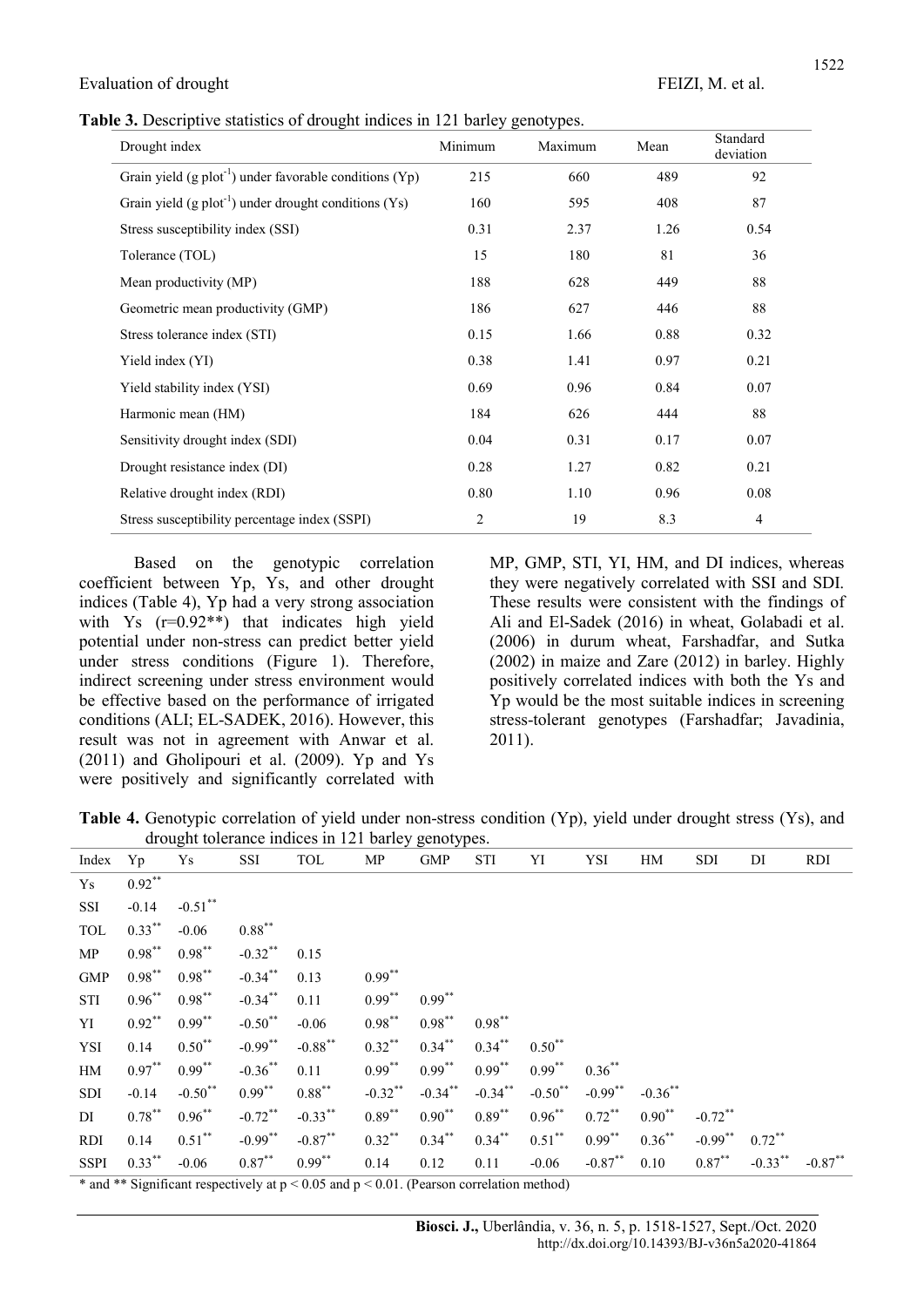

Figure 1. The relationship between grain yield produced under non-stress and drought stress conditions in 121 barley genotypes.

In principal component analysis (PCA), the first PC explained 64% of total variation with Yp, Ys, MP, GMP, STI, YI, HM, and DI. Thus, the first dimension can be named as the yield potential and drought tolerance. Based on the positive and high value of PC-1 on biplot, the selected genotypes would be high yielding under non-stress and stress conditions. As a result, line 107 with the biggest PC-1 was more suitable for both non-stress and stress conditions (Table 5 and Figure 2). Genotypes with lower PC-1 and larger PC-2 scores (such as line 104 with 0.69 yield stability score) had unstable yield, whereas genotypes with bigger PC-1 and smaller PC-2 scores (such as line 90 with

0.96 yield stability score) were more stable genotypes (KAYA et al., 2002). The second PC explained 35.6% of the total variation and had a positive correlation with SSI, TOL, SDI, and SSPI. Therefore, PC-2 can be named as a stress-tolerant dimension and it could differentiate the tolerant genotypes from susceptible ones. Hence, screening of genotypes with high PC-1 and low PC-2 would be appropriate for both non-stress and stress conditions (KAYA et al., 2006), as can be seen in line 107. Similar results were reported by Golabadi et al. (2006), Farshadfar and Sutka (2002) obtained similar results in multivariate analysis of drought tolerance in substitution lines.

Table 5. Principal components analysis for drought tolerance indices in 121 barley genotypes.

| Index                                                                 | $PCA-1$ | $PCA-2$ | $PCA-3$ | $PCA-4$ |
|-----------------------------------------------------------------------|---------|---------|---------|---------|
| Grain yield $(g \text{ plot}^{-1})$ under favorable conditions $(Yp)$ | 0.26    | 0.28    | 0.13    | 0.09    |
| Grain yield $(g \text{ plot}^{-1})$ under drought conditions $(Ys)$   | 0.32    | 0.12    | $-0.06$ | 0.17    |
| Stress susceptibility index (SSI)                                     | $-0.24$ | 0.31    | $-0.28$ | 0.13    |
| Tolerance (TOL)                                                       | $-0.11$ | 0.42    | 0.47    | $-0.17$ |
| Mean productivity (MP)                                                | 0.30    | 0.21    | 0.04    | 0.13    |
| Geometric mean productivity (GMP)                                     | 0.30    | 0.20    | 0.03    | 0.13    |
| Stress tolerance index (STI)                                          | 0.30    | 0.20    | $-0.43$ | $-0.83$ |
| Yield index (YI)                                                      | 0.32    | 0.12    | $-0.06$ | 0.17    |
| Yield stability index (YSI)                                           | 0.24    | $-0.31$ | 0.28    | $-0.13$ |
| Harmonic mean (HM)                                                    | 0.30    | 0.19    | 0.02    | 0.12    |
| Sensitivity drought index (SDI)                                       | $-0.24$ | 0.31    | $-0.28$ | 0.13    |
| Drought resistance index (DI)                                         | 0.33    | 0.00    | $-0.18$ | 0.27    |
| Relative drought index (RDI)                                          | 0.24    | $-0.31$ | 0.28    | $-0.13$ |
| Stress susceptibility percentage index (SSPI)                         | $-0.11$ | 0.42    | 0.47    | $-0.17$ |
| Latent roots                                                          | 8.95    | 4.98    | 0.06    | 0.01    |
| Percentage of variation                                               | 63.9    | 35.6    | 0.4     | 0.1     |
| Cumulative percentage                                                 | 64.3    | 99.5    | 99.9    | 100     |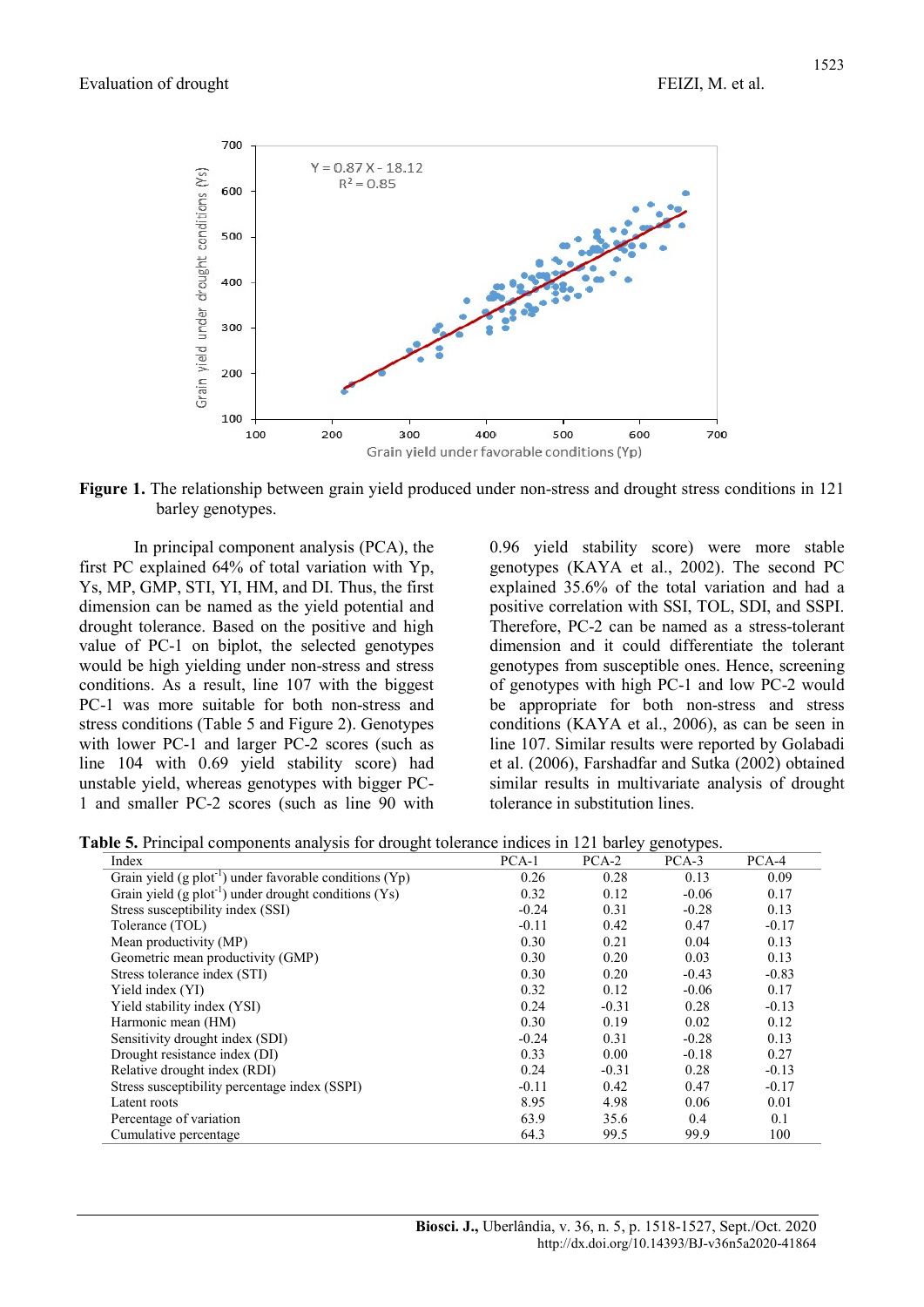Evaluation of drought FEIZI, M. et al.

A combination of indices may provide a more useful criterion in screening drought tolerance genotypes; however, the study of a correlation coefficient can find out the degree of overall linear association between any two attributes. Hence, a better method than the correlation approach such as biplot would be useful to recognize the superior genotypes for both stress and non-stress conditions. Based on the cosine of the angle between indices vectors in Figure 2 (YAN; RAJCAN, 2002), there was i) a strong negative association between RDI

and YSI with SDI, SSI, TOL, and SSPI, as indicated by the large angles between their vectors, (ii) almost no correlation of Yp and TOL with SDI and SSI, as well as Ys and YI with TOL and SSPI, (iii) a positive association among Yp, Ys, YI, HM, STI, GMP, and MP indices as indicated by the acute angles. The results obtained from the biplot graph confirmed correlation analysis (Figure 2). The results of biplot were almost consistent with correlation coefficients analysis (Table 4).



Figure 2. The genotype by trait biplots of the first two principal components of 121 barley genotypes. The indices are spelled out in capital letters, and each genotype is represented by numbers.

In this study, drought stress declined 20% average yield of the genotypes; however, some of them showed tolerance to drought, which suggests the existence of genetic variability for drought resistance among barley genotypes.

A large variation was found in drought tolerance index values of genotypes for grain yield, and significantly positive correlation was observed between Yp and Ys with the measured indices. A high STI score indicates higher stress tolerance and high yield potential as it was observed in Line 107 with the maximum STI score (1.66) among 121 genotypes.

Based on Fernandez's theory (1992), a proper criterion could identify genotypes with a steady superiority and has a high correlation with yield in both non-stress and stress conditions. Hence, MP, GMP, STI, YI, HM, and DI indices with the most positive and significant correlation with the yield at both non-stress and stress environments would be better indices to screen barley genotypes, although none of the indices could undoubtedly identify high yield genotypes under both conditions. Based on these indices, and the results of principal component and biplot

analysis, the most tolerant and favorite genotypes were in Line 107, that had the maximum scores of these indices. On the other hand, the most sensitive genotypes based on these indices were in Line 96 that had the lowest score of these indices.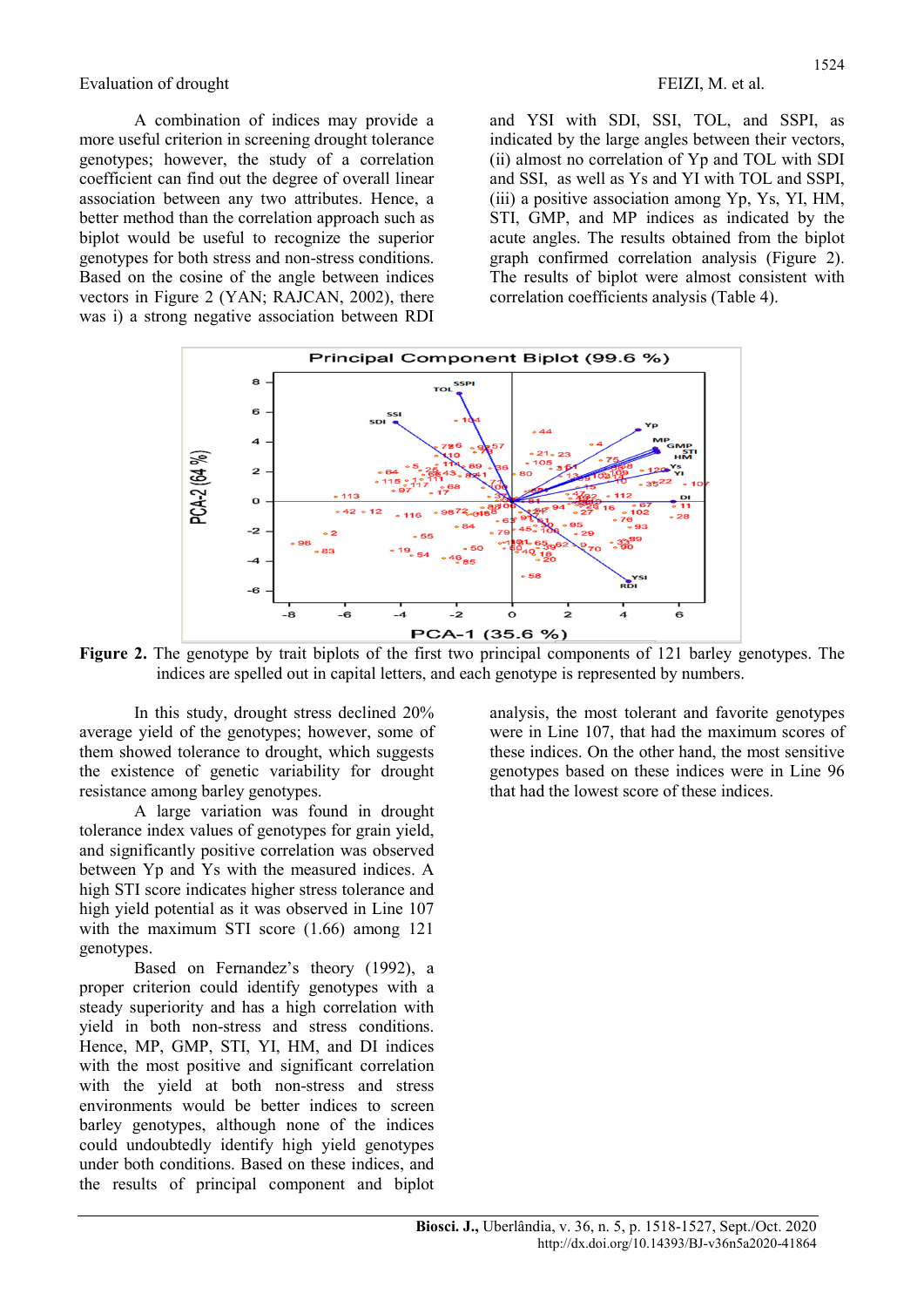RESUMO: O cultivo de cevada para áreas secas exige uma avaliação confiável da variabilidade da tolerância à seca entre os germoplasmas reprodutores. Assim, 121 linhagens crioulas de cevada (linhas de reprodução avançada e variedades) foram avaliadas em campo sob condições sem estresse e com estresse de umidade do solo, utilizando-se para isso um arranjo experimental de malha quadrada  $(11\times11)$ , com duas repetições para cada conjunto de ensaios. Foram utilizados 12 índices de tolerância à seca (SSI, TOL, MP, GMP, STI, YI, YSI, HM, SDI, DI, RDI e SSPI), com base no rendimento de grãos sob condições normais sem estresse (Yp) e com estresse de seca (Ys). A análise de variância mostrou uma variação genética significativa entre os genótipos para todos os índices, com exceção dos índices TOL e SSPI. Yp teve uma associação muito forte com Ys  $(r = 0.92^{**})$ , o que indica que o potencial de alto rendimento sob condições sem estresse pode prever melhor rendimento sob condições de estresse. Yp e Ys foram positivamente e significativamente correlacionados com os índices MP, GMP, STI, YI, HM e DI, enquanto, foram correlacionados negativamente com os índices SSI e SDI. Na análise de componentes principais (PCA), o primeiro PC explicou 64% da variação total com Yp, Ys, MP, GMP, STI, YI, HM e DI. O segundo PC explicou 35,6% da variação total e apresentou correlação positiva com SSI, TOL, SDI e SSPI. Pode-se concluir que, os índices MP, GMP, STI, YI, HM e DI com a correlação mais positiva e significativa com a produção nos ambientes sem estresse e com estresse seriam melhores índices para a seleção de genótipos de cevada, embora nenhum dos índices pudesse concretamente identificar genótipos de alto rendimento sob ambas as condições.

PALAVRAS-CHAVE: Biplot. Análise do componente principal. Germoplasma. Produção.

## **REFERENCES**

ABEBE, A.; M. A. BRICK.; R. A. Kirkby. Comparison of selection indices to identify productive dry bean lines under diverse environmental conditions. Field Crops Research, Amsterdam, v. 58, n. 1, p. 15-23, 1998. https://doi.org/10.1016/s0378-4290(98)00082-3

ALI, M. B.; A. N. EL-SADEK. Evaluation of drought tolerance indices for wheat (*Triticum aestivum* L.) under irrigated and rainfed conditions. Communications in Biometry and Crop Science, Uttar Pradesh, v. 11, 77- 89, 2016.

ANWAR, J.; G. M. SUBHANI.; M. HUSSAIN.; J. AHMAD.; M. HUSSAIN.; M. Munir. Drought tolerance indices and their correlation with yield in exotic wheat genotypes. Pakistanian Journal of Botany, Karachi, v. 43, 1527-1530, 2011.

ASSAHA, D. V .M.; L. LIU.; A. UEDA.; T. NAGAOKA.; H. SANEOKA. Effects of drought stress on growth, solute accumulation and membrane stability of leafy vegetable, huckleberry (Solanum scabrum Mill.). Journal of environmental biology, Vikas Nagar Kursi Rd Lucknow, v. 37, 107-114, 2016. https://doi.org/10.17957/ijab/15.0052

BLUM, A. Crop responses to drought and the interpretation of adaptation. Plant Growth Regulation, New York. v. 20, 135-148, 1996. https://doi.org/10.1007/bf00024010

DARVISHZADEH, R.; A. PIRZAD.; I. BERNOUSI.; B. ABDOLLAHI MANDOULAKANI.; H. AZIZI.; N. AKHONDI.; S. POORMOHAMMAD KIANI.; A. Sarrafi. Genetic properties of drought tolerance indices in sunflower. Acta Agriculturae Scandinavica, Section B-Soil & Plant Science. United Kingdom, v. 61, 593- 601, 2011. https://doi.org/10.1080/09064710.2010.530292

FARSHADFAR, E.; J. SUTKA. Screening drought tolerance criteria in maize. Acta Agronomica Hungarica. Kiado, v. 50, 411-416, 2002. https://doi.org/10.1556/aagr.50.2002.4.3

FARSHADFAR, E.; J. JAVADINIA. Evaluation of chickpea (Cicer arietinum L.) genotypes for drought tolerance. Seed And Plant Improvement Journal, Karaj, v. 27, 2011.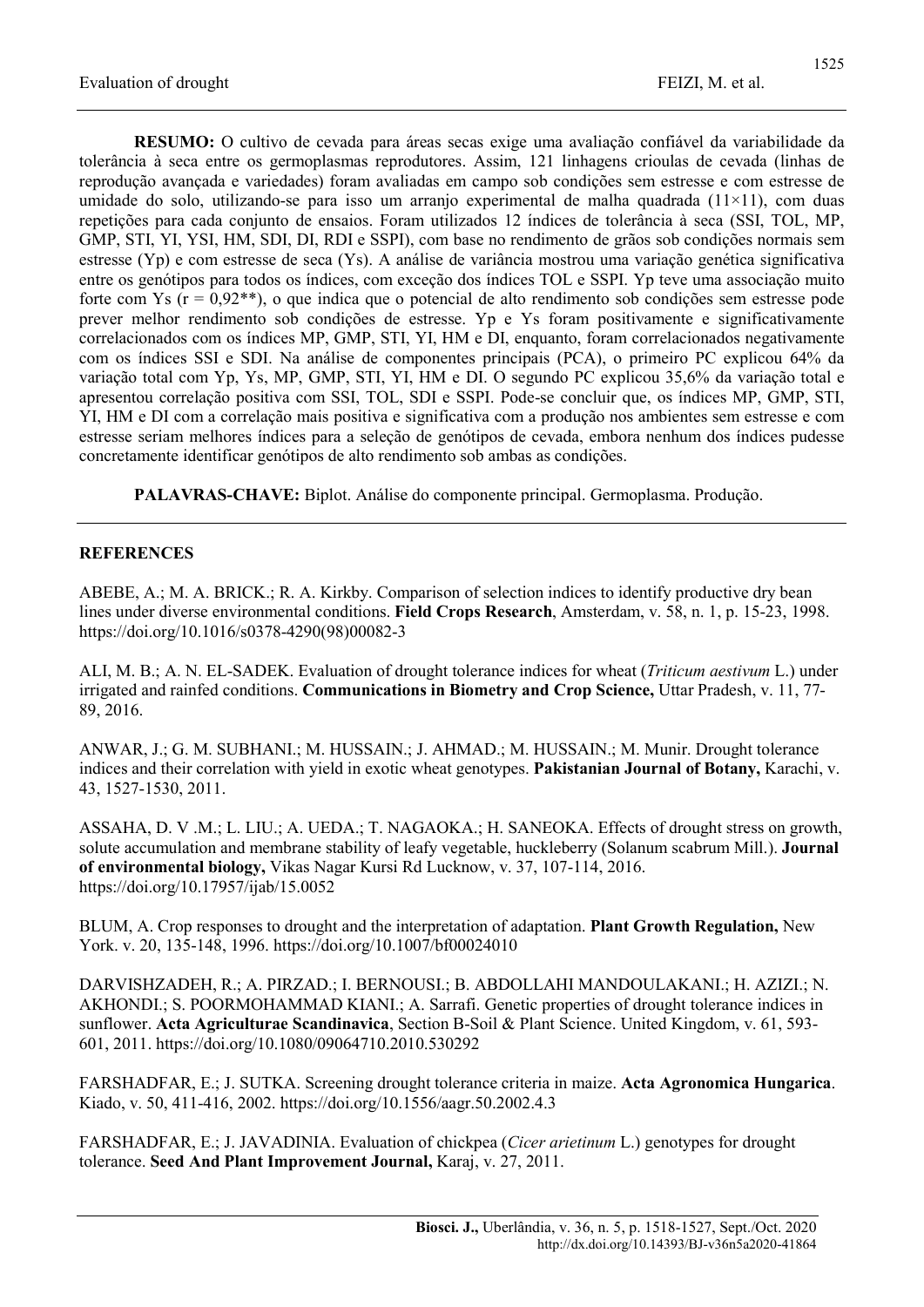### Evaluation of drought FEIZI, M. et al.

FERNANDEZ, G. C. J. Effective selection criteria for assessing plant stress tolerance. Crop Science, Madison, v. 28, 13-16, 1992.

GHOLIPOURI, A.; M. SEDGHI.; R. S. SHARIFI.; N. M. NAZARI. Evaluation of Drought Tolerance Indices and their Relationship whit Grain Yield in Wheat Cultivars. Recent Research in Science and Technology,Tehran, v. 1, 2009.

GOLABADI, M.; A. ARZANI.; S. A. M. MIRMOHAMMADIMAIBODI. Assessment of drought tolerance in segregating populations in durum wheat. African Journal of Agricultural Research, Sari, v. 1, 162-171, 2006.

JIANG, Y.; B. HUANG. Effects of drought or heat stress alone and in combination on Kentucky bluegrass. Crop Science, Madison, v. 40, 1358-1362, 2000. https://doi.org/10.2135/cropsci2000.4051358x

KAYA, Y.; Ç. PALTA.; S. TANER. Additive main effects and multiplicative interactions analysis of yield performances in bread wheat genotypes across environments. Turkish Journal of Agriculture and Forestry,Ankara, v. 26, 275-279, 2002.

KAYA, Y.; M. AKCURA.; S. TANER. GGE-biplot analysis of multienvironment yield trials in bread wheat. Turkish Journal of Agriculture and Forestry, Ankara, v. 30, 325-337, 2006.

KIRIGWI, F.M.; M. VAN GINKEL.; R. TRETHOWAN.; R.G. SEARS.; S. RAJARAM.; G.M. PAULSEN. Evaluation of selection strategies for wheat adaptation across water regimes. Euphytica, Netherlands, v. 135, 361-371, 2004. https://doi.org/10.1023/b:euph.0000013375.66104.04

KUTLU, I.; G. Kinaci. Evaluation of drought resistance indicates for yield and its components in three triticale cultivars. Journal of Tekirdag Agricultural Faculty. Turkey, v. 7, 95-103, 2010.

MOOSAVI, S.; B. YAZDI SAMADI.; M. NAGHAVI.; A. ZALI.; H. DASHTI.; A. POURSHAHBAZI. Introduction of new indices to identify relative drought tolerance and resistance in wheat genotypes. Desert,Tehran, v. 12, 165-178, 2008.

MURSALOVA, J.; Z. AKPAROV.; J. OJAGHI.; M. ELDAROV.; S. BELEN.; N. GUMMADOV.; A. MORGOUNOV. Evaluation of drought tolerance of winter bread wheat genotypes underdrip irrigation and rain-fed conditions. Turkish Journal of Agriculture and Forestry,Ankara, v. 39, 817-824, 2015. https://doi.org/10.3906/tar-1407-152

NAZARI, L.; H. PAKNIYAT. Assessment of drought tolerance in barley genotypes. Journal of Applied Sciences, Bangladesh, v. 10, 151-156, 2010. https://doi.org/10.3923/jas.2010.151.156

REDDY, A. R.; K. V. CHAITANYA.; M. VIVEKANANDAN. Drought-induced responses of photosynthesis and antioxidant metabolism in higher plants. Journal of Plant Physiology, Munich, v. 161, 1189-1202, 2004. https://doi.org/10.1016/j.jplph.2004.01.013

RICHARDS, R. A. Defining selection criteria to improve yield under drought, In: E. Belhassen, (ed.) Drought Tolerance in Higher Plants: Genetical, Physiological and Molecular Biological Analysis, 79-88, 1996. https://doi.org/10.1007/978-94-017-1299-6\_10

SABA, J.; M. MOGHADAM.; K. GHASSEMI.; M. NISHABOURI. Genetic properties of drought resistance indices. Journal of Agricultural Science and Technology, v. 3, 43-49, 2010.

SIO-SE MARDEH, A.; A. AHMADI.; K. POUSTINI.; V. MOHAMMADI. Evaluation of drought resistance indices under various environmental conditions. Field Crops Research, Amsterdam, v. 98, 222-229, 2006. https://doi.org/10.1016/j.fcr.2006.02.001